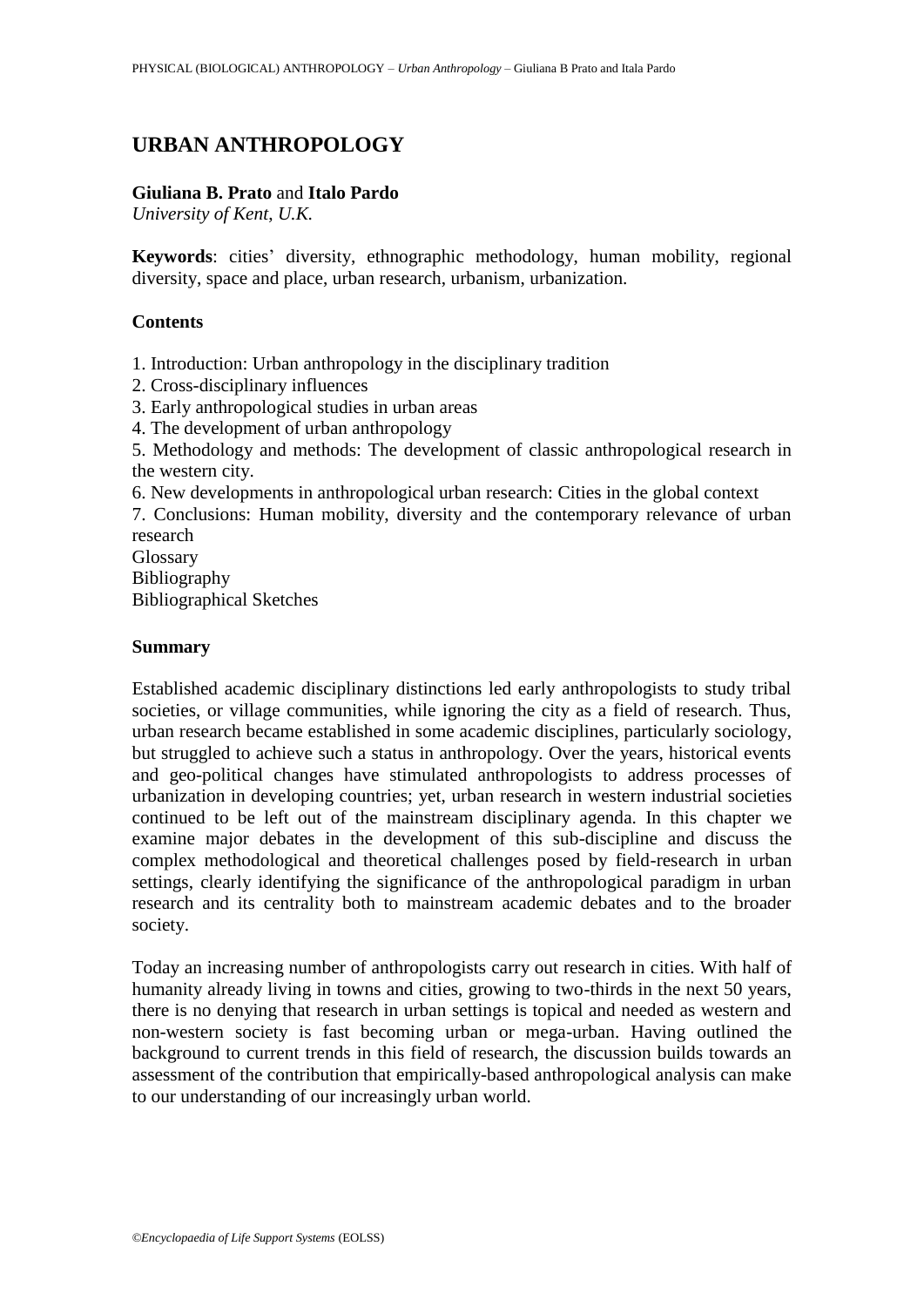## **1. Introduction: Urban Anthropology in the Disciplinary Tradition**

Since the 1990s an increasing number of academic events have focused on urban issues and publications have flourished in this field, its world-wide critical importance unmistakably testified by the establishment of the permanent UN-World Urban Forum. In part due to the rapid growth of cities in the twentieth century, such interest in urban research has included significant contributions from anthropologists and yet, for a long time, mainstream anthropologists, especially in the British tradition of social anthropology, had been reluctant to recognize urban settings, particularly in industrialized countries, as legitimate fields of enquiry.

Urban anthropology is a relatively recent new field of study within socio-cultural anthropology. While twentieth-century sociologists paid great attention to the study of cities and urban phenomena, social and cultural anthropologists stayed largely away from this important field of research. One reason for such a choice was rooted in latenineteenth century disciplinary divisions, identifying social and cultural anthropology as principally concerned with the comparative study on non-Western societies and cultures. To simplify, until relatively recently, following academic classification, anthropology focused on so-called 'primitive' societies (otherwise described as 'tribal', 'exotic', or 'folk'), whereas Western industrial societies were the designated realm of sociological enquiry. Thus, until the 1970s, urban research remained associated mainly with sociology.

Although for many years anthropologists had conducted research in urban areas, especially in African and Latin American countries, only in the late 1960s did the anthropological establishment cautiously begin to acknowledge the relevance of such research. The 1970s saw the publication of several books and articles, as anthropologists became engaged in debating the conceptual and theoretical definition of 'urban' and the extent to which 'urban' anthropology differed from 'traditional' anthropology. Such a debate never ceased. Both the definition of urban and the very definition of urban anthropology are thorny issues that continue to be the objects of academic dispute. For some, urban anthropology is 'simply' (more or less classical) anthropological research carried out *in* urban areas; others endeavor to define the city as a specific 'social institution' with its dynamics and social, economic and political relations, thus maintaining that urban anthropology is anthropology *of* the city.

However defined, the emergence of urban anthropology, and its growing strength, can reasonably be seen as a consequence of historical events, for its development has been intrinsically linked to worldwide geo-political changes and to their impact on the discipline as a whole. Today more than ever, this is unmistakably the case. Over several decades, varying, though more often than not fast processes of urbanization in so-called tribal societies and the crisis of European colonialism have posed new challenges to anthropologists who began to turn their attention to Western industrial societies, the (improperly) so-called 'complex societies'. In brief, for us to understand what it exactly is and what it studies, this sub-field must be contextualized within the tradition of sociocultural anthropology, taking appropriately into account the disciplinary and paradigmatic changes that have occurred at key historical junctures.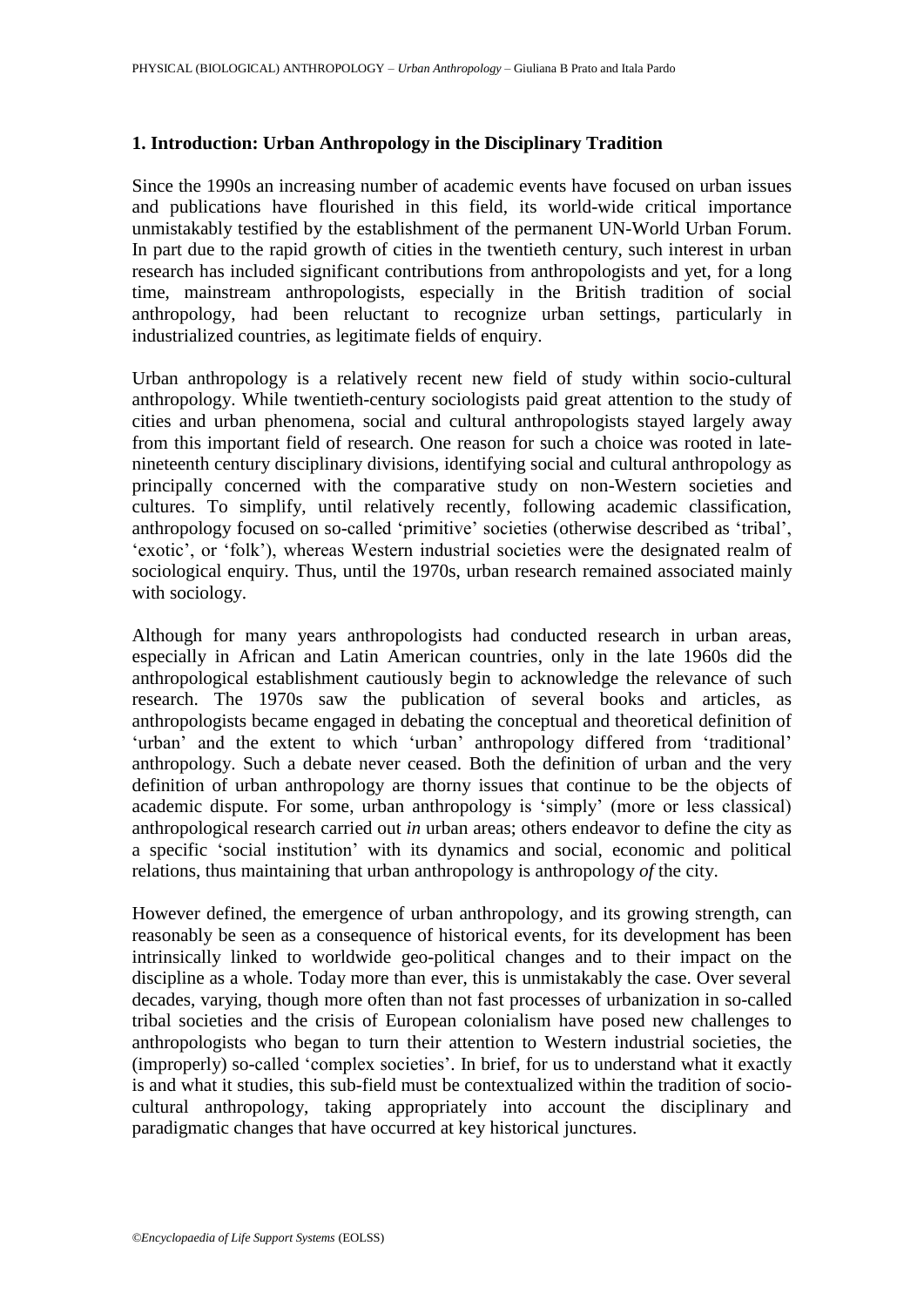In order to clarify such a context and the attendant changes, the following sections offer brief examinations of significant cross-disciplinary theoretical influences; of the early anthropological interest in processes of urbanization and of the consequent development of 'urban anthropology', including influences from cognate disciplines. Then, the discussion moves on to outlining key methodological issues and new developments in the field of anthropological urban research.

## **2. Cross-disciplinary Influences**

Before looking at the development of urban anthropology, we need to address the underlying theoretical, mainly sociological, influences. Early anthropological theorizations on the specificity of urban life, institutions and social relations reflected the classical sociological framework developed in the industrial society of the nineteenth century. Most of such analyses were based on the assumption that there was a sociologically significant distinction between urban and rural (and, more generally, non-urban) life. Notable among the sociological classics is Ferdinand Tönnies's work on Community (*Gemeinschaft*) and Society (*Gesellschaft*), published in 1887 (Tönnies 2002 [1887]), which established a distinction between the feudal community, characterized by intimate relations and collective activities, and the capitalist society, characterized by impersonal relations and contractual bonds. On a similar line, in his work on *Suicide* (1951 [1897]), Emile Durkheim introduced the concept of *anomie* to argue that anomic suicide occurred among those who lived in impersonal settings, such as modern cities. More generally, anthropologists appear to have been influenced by the nineteenth century sociologists' view of the city as a fragmenting, rather than unifying place; that is, a place of greater freedom and opportunities for the individual but also a place of isolation, conflict and bureaucratization of all aspects of life (see, for example, Simmel 1990 and Weber 1958). Most interestingly, especially in view of North American anthropologists' interest in urban research, de Tocqueville's analysis of *Democracy in America* (1945), in which he described the expanding US urban areas as places of identity that transcended social division, was virtually ignored by both urban anthropologists and urban sociologists.

Initially, alongside classical sociological works, anthropologists were strongly influenced by the production of what became known as the Chicago School of Urban Ecology (for short, the 'Chicago School'), bringing together urban sociologists who worked under the leadership of Robert Ezra Park at the University of Chicago. This group of scholars basically drew on the conceptualization of cities as ecosystems segmented in 'natural areas' (Park, Burgess and McKenzie eds 1925), which included 'ordinary' neighborhoods and slums and ghettos for immigrants and African Americans. According to the Chicago School's approach, these areas were subject to laws of residential succession; thus, a major aim was to study changing residential patterns as part of the broader investigation of cities' 'social problems'. The research methods adopted by these scholars reflected such a broad interest, focusing on historical evidence, interviews and, especially, quantitative demographic and statistical material. This kind of quantitative empiricism was rejected by a new generation of sociologists who instead favored a more qualitative 'ethnographic method'; they became the most influential inspiration to anthropologists. Their production is exemplified by Carolyn Ware's *Greenwich Village, 1920-1930* (1935) – on the incorporation of Greenwich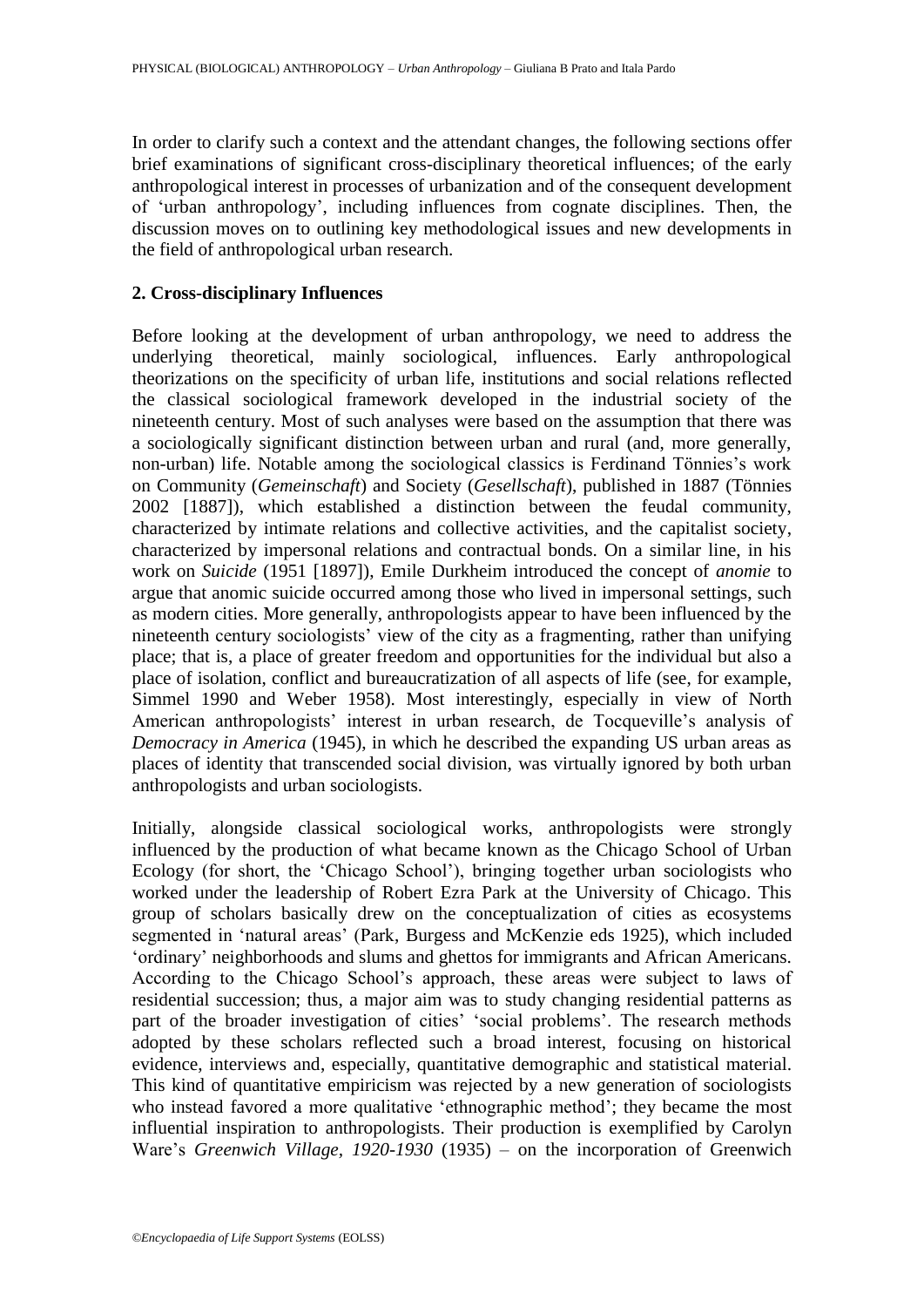Village into New York and the process by which it maintained its distinctive character; William Foote Whyte's *Street Corner Society* (1955 [1943]) – a study of an Italian neighborhood, in which he applied the classical anthropological method of participant observation; and W. Lloyd Warner's *Yankee City* (1963) – a study of a New England city, which combined an ethnographic perspective with formal interviews.

While the Chicago School influenced the methodological approach of the early anthropologists who worked in urban settings, theorizations of 'urban life' were influenced above all by the work of the sociologist Louis Wirth. In his essay *Urbanism as a Way of Life* (1938), Wirth described the city as a specific 'social institution' with distinctive attributes, which were reflected in the urban physical structure – that is, the urban plan and the city's size – in the urban social organization and in the attitudes and ideas of city-dwellers. According to Wirth, the city's social heterogeneity and population density promoted differentiation and occupational specialization. Therefore, he argued, social relations tended to be impersonal, transitory, superficial and instrumental. Such a weak social integration would eventually result in anomie. Wirth maintained that, in contrast to rural communities, in a city 'the juxtaposition of divergent personalities and modes of life tends to produce a relativistic perspective and a sense of toleration of differences which may be regarded as prerequisites for rationality and which lead toward the secularization of life' (1938: 15), adding that 'urbanism as a way of life' was not confined to city-dwellers but extended its influence beyond the city's boundaries. His work was later criticized for having focused on a kind of urbanism that was culturally and historically specific to the North American city and to the capitalist economy of his time (see, for example, Fox 1977: 58-9; Hannerz 1980: 68, 74).

## **3. Early Anthropological Studies in Urban Areas**

In contrast with the received, and for a long time unquestioned, academic division between sociology and socio-cultural anthropology, in the late 1930s, the American anthropologist Robert Redfield (1947) began to carry out field research among peasant city-dwellers. Influenced by the work of the sociologist Wirth (1938), he theorized a 'folk-urban continuum' in which 'folk' societies and 'urban' societies were the two opposite ideal types. Quite unmindful of Raymond Firth's conclusion that the difference between types of economic system is one of degree, not one of kind (Firth 1939: 355), Redfield argued that folk societies consisted of small-scale, isolated and homogeneous communities, had a rudimentary division of labor and were economically self-sufficient. On the basis of research carried out in developing countries, such as India, he went on to suggest that, contrary to folk societies, peasant communities were not isolated, for they were linked, for example, to economic forces outside their own communities. They were, thus, part of a larger social set up, specifically the city and its 'great tradition', as opposed to the 'little' tradition of the small village.

Redfield's work stimulated anthropologists' interest in studying society from the perspective of the city. American anthropologists in particular began to address ruralurban migration in peasant societies without, however, paying sufficient attention to the relevant macro-processes beyond the community under study. Thus, from the 1930s to the 1950s, anthropologists mainly focused on rural migrants in slums and shanty towns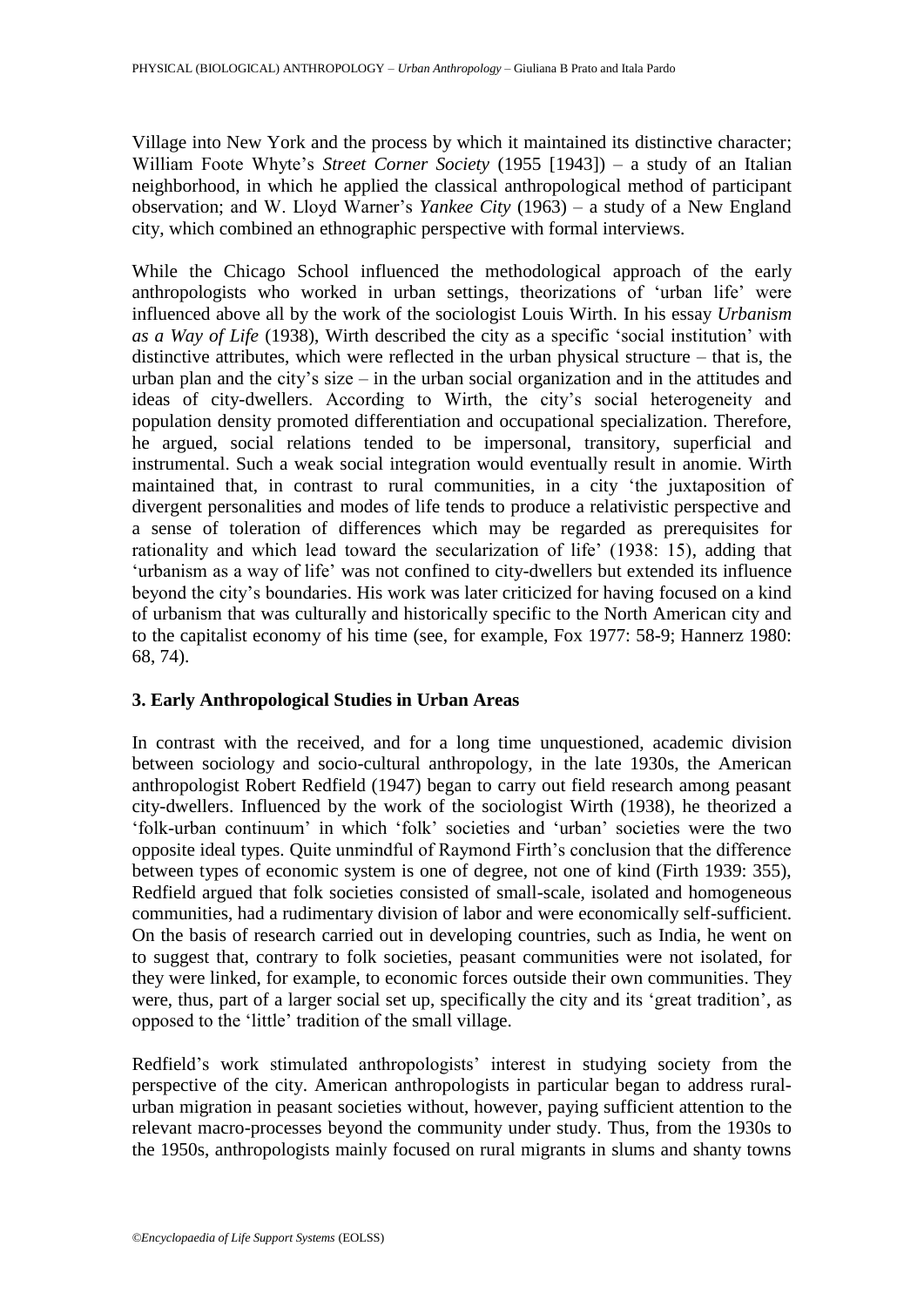in Mexican and other Latin America cities, and on the impact of 'urbanism' on their lives. Robin Fox (1977) aptly criticized these studies pointing out that, following the established anthropological tradition, they focused on small-scale units (minorities or small communities within the cities); an approach that was reflected in these anthropologists' interest in the 'exotic others'. It is in such a context that, heavily influenced by the dominant functionalist methodological paradigm and by the sociology of the Chicago School, still in the 1960s North American-trained anthropologists engaged in problem-centered studies, focusing on minorities, urban adaptation and poverty.

The development of urban anthropology among British social anthropologists was significantly slower and fraught with serious difficulties, notwithstanding the seminal work of Raymond Firth, who in 1947 stimulated members of the Department of Social Anthropology at the London School of Economics to engage in a study of kinship in a South London borough, which resulted in a an important contribution to the intensive study of modern urban society (Firth 1956; see also Firth, Hubert and Forge 1969). Nonetheless, in the late 1930s the process of urbanization in many African countries caught the attention of British anthropologists. Although research carried out in African cities was not really regarded as *urban* research (Grillo, 1985), the Rhodes Livingston Institute, based in the British territory of what was then called Northern Rhodesia, did give a major contribution to urban African studies. The Institute, established in 1937 and initially directed by the British anthropologist Godfrey Wilson, encouraged a relatively large number of young researchers to investigate the social transformations that were occurring in Central Africa, including the process of urbanization. One of the earliest studies was carried out by Godfrey and Monica Wilson on 'detribalization' in Central Africa (see G. Wilson and M. Wilson 1945). In 1941, the appointment of the South-African-born anthropologist Max Gluckman to the directorship of the Institute gave new impetus to research in urban areas. In 1940, Gluckman drafted a 'Seven Year Research Plan' aimed at stimulating research in both rural and urban areas with particular reference to the rural areas affected by the migration of the labor force to the new mining towns. Such intense research activity focused on the mining area known as the Copperbelt and, under Gluckman's leadership, addressed the effects of colonialism on tribal economies and their inclusion in the market, focusing on the different economic structures and the kind of social relations that were emerging in the new urban areas. Significantly, the population of the Copperbelt mining towns was made up mainly by immigrants from the surrounding rural villages, who were employed as cheap labor force. As, according to Gluckman, these urban immigrants had entered a new web of relationships that were believed to be typical of the 'urban system' (1961), anthropological research in these towns was to be regarded as the study of processes of social transformation and of the situations in which such processes took place (Mitchell 1966). The works of Epstein on African politics (1958) and of Mitchell on urban social relations (1957) exemplify this approach.

Until the mid-twentieth century, the research produced by British anthropologists under Gluckman's direction provided the main body of African urban ethnography. Following Gluckman's appointment in 1949 to a Chair in Social Anthropology at the University of Manchester, this group of anthropologists became known as the 'Manchester School'. Soon after, in the 1950s, the Manchester group launched a 'school in urban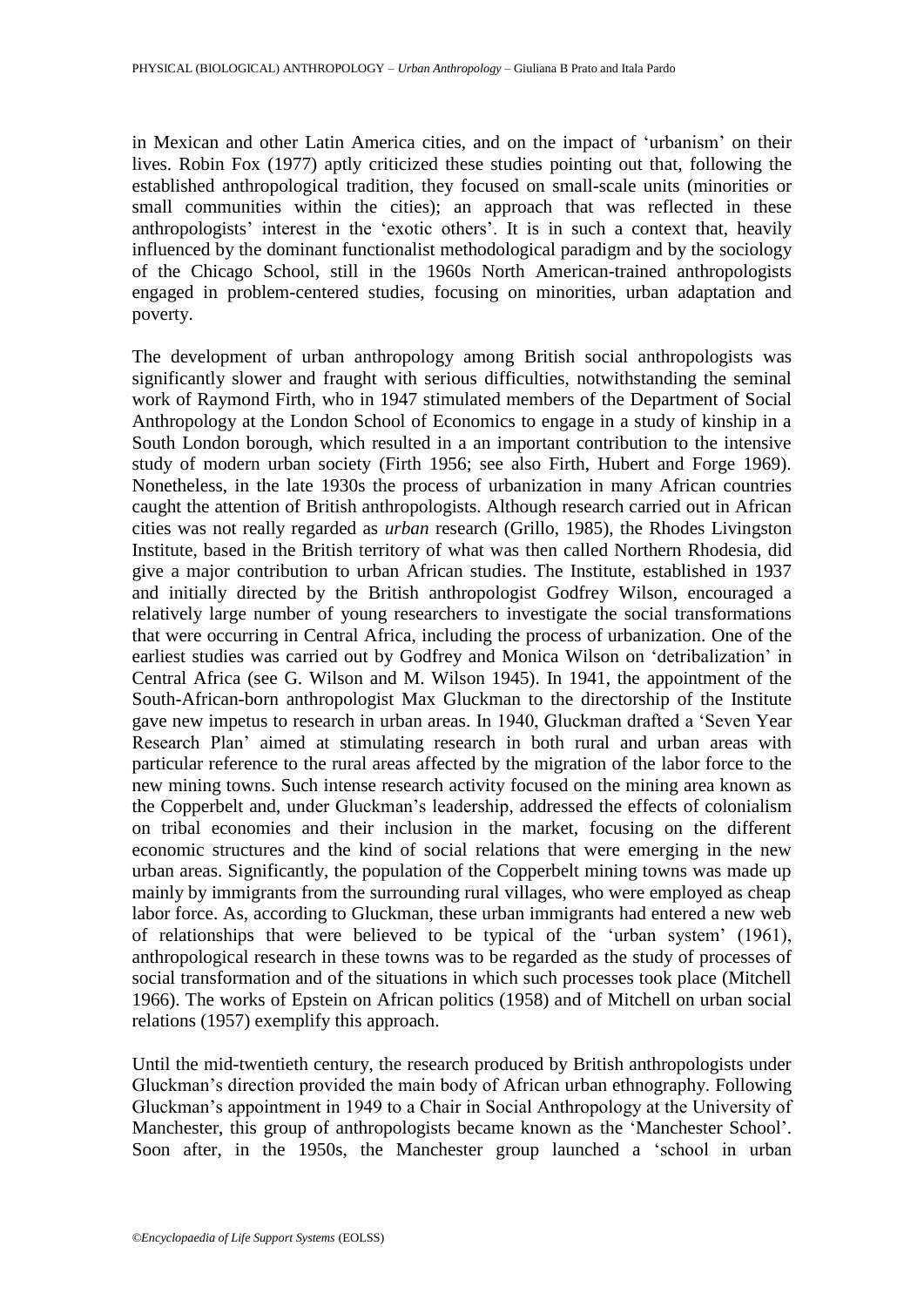anthropology', which had a limited impact for, by the late 1960s, the leading scholars who had been engaged in this project had moved on to other fields. It is important to bear in mind that, although such urban anthropology was later criticized for its functionalist approach, it did contribute to the development of new research methods – particularly case- and network-analyses – which are widely regarded its major legacy (see, for example, Mitchell 1966 and Mitchel ed. 1969).

While attention to the city as an important field of anthropological enquiry grew, urban research in Western industrial societies continued to be excluded, particularly though not only in the UK, from the anthropological research agenda. When historical events in the aftermath of the Second World War and the process of decolonization forced anthropologists to turn their attention to Western society, they were famously encouraged to carry out research in rural villages, not in cities. As Cole (1977) noted, anthropologists focused on processes of modernization in rural European villages, believing that the analysis of these processes would provide a blueprint for an understanding of the changes that were occurring elsewhere in the world. As we have argued elsewhere (Pardo and Prato 2010), the anthropological study of Western society, especially in Europe, contributed to push the discipline backward rather than encouraging its advancement (see also a later section). It can indeed be reasonably argued that, while holding on to the then still dominant functionalist paradigm, anthropology appeared to be rediscovering its nineteenth century evolutionistic roots.

Moreover, those anthropologists who took an interest in the city appeared to see this kind of setting as a new laboratory in which to carry out traditional studies on kinship, on belief and value systems and on small group dynamics. This trend prompted Ulf Hannerz (1980) to question whether urban anthropology did actually have a specific object of study. The key point is that early anthropological studies in cities focused on traditional anthropological topics, thus leading to the study of urban kinship, of ghettoes and slums in shanty town communities, of the perpetuation of folklore and rituals, and so on. Throughout the 1960s, such disciplinary interest focused on new urban residents; urban problems, such as poverty, urban adaptation and ecological factors; the role of dominant social groups; minority communities (the problem-centered approach); and traditional ethnographic studies which looked at the city as a laboratory. The overall, basic focus was rural-urban migration. However, it must be stressed that, notwithstanding their limitations and later criticism, such Anglophone pioneering studies did undoubtedly form the basis for the development of urban anthropology.

## **4. The Development of Urban Anthropology**

In the 1960s, the worldwide increasing demographic movement to cities led to the expansion of urban anthropological research. With continued attention to 'problemcentered' studies, research focused on poverty, minorities – including ethnic minorities – and on urban adaptation. Some anthropologists who engaged in these studies developed such concepts as 'culture of poverty' (Lewis 1959, 1966), which over the years was fiercely criticized (see, for example, Valentine 1968; Eames and Goode 1996); others focused on ghetto culture and community dynamics (see, for example, Hannerz 1969), on interpersonal networks and collective identities (see, for example, Abu-Lughod 1962) and on the significance of so-called 'quasi-groups' in the context of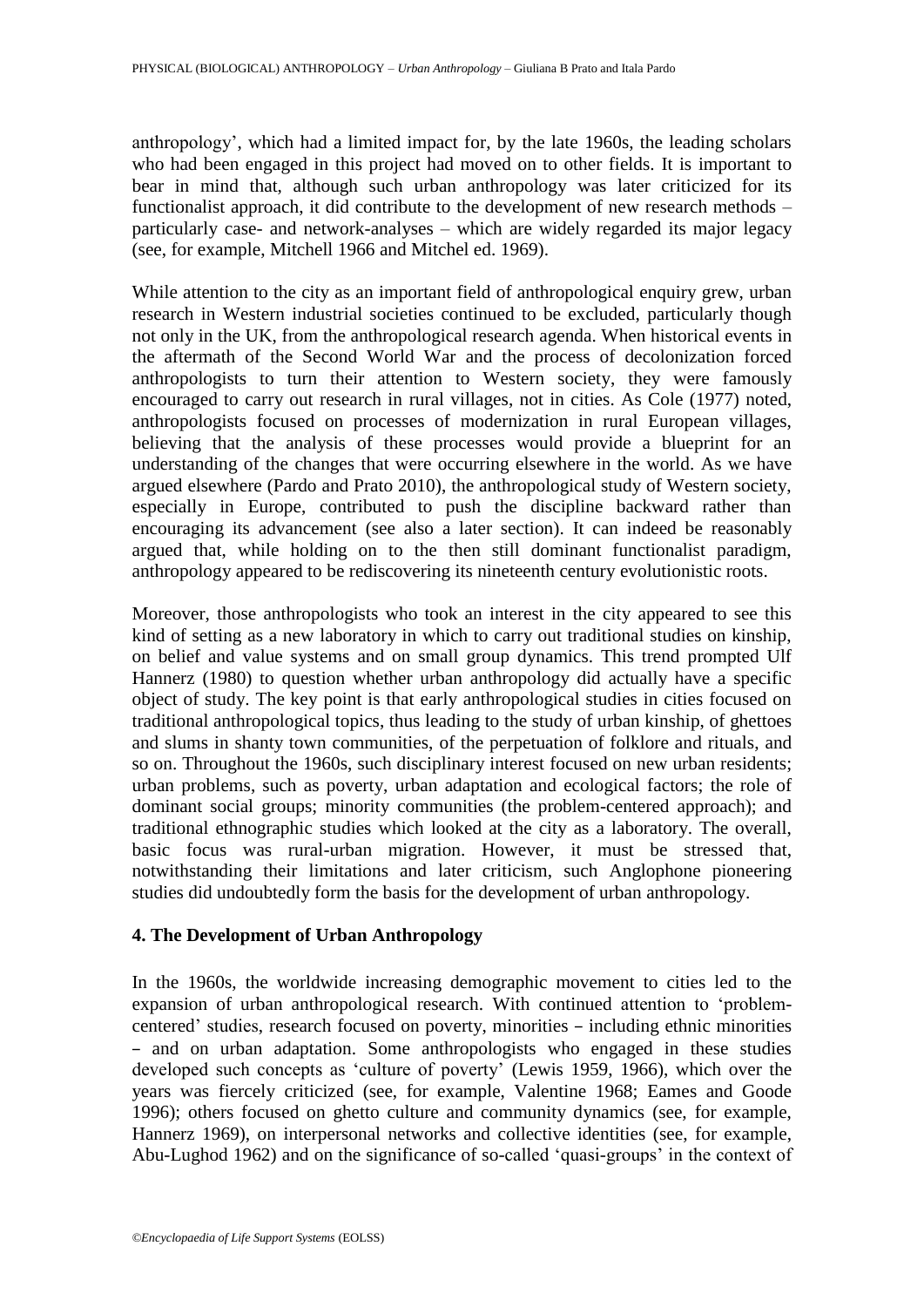'complex societies' (see, for example, A. Mayer 1966). A more eclectic and regionally diversified urban anthropology emerged during the 1970s, as field research was increasingly carried out in Japan, India, South-East Asia and in various African and South and North American countries. Southall's edited volume, titled *Urban Anthropology* (1973), offered an initial insight into the variety of research that was being done at the time, bringing together methodological and ethnographic contributions and a seventy-page bibliography on the topic.

This new interest in urban research stimulated a multidisciplinary symposium on 'Processes of Urbanism' at the IX International Congress of Anthropological and Ethnological Sciences (ICAES) held in Chicago in 1973. The symposium was poorly attended and no further sessions were organized at the following Congress. In the US, given a strong home-oriented tradition, the American Anthropological Association took an interest in anthropological research in urban areas and, in 1972, initiated the publication of the journal *Urban Anthropology*. This initiative did not, however, lead to the establishment of 'urban anthropology' as a sub-disciplinary field. A further attempt was made in 1979 with the foundation of the *Society of Urban Anthropology* (SUA) but endless debate ensued and ostracism continued from 'traditional' anthropologists who believed that urban anthropology was not truly anthropology. So, after an initial, rather enthusiastic start, the relevance of the SUA faltered. Later, as part of the steps taken in the late-1980s in an attempt to revitalize this organization, the Society was renamed SUNTA (*Society for Urban, National and Transnational/Global Anthropology*) and the journal *Urban Anthropology* was renamed under the lengthy title, *Urban Anthropology and Studies of Cultural System & World Economic Development*. A new journal called *City and Society* was also launched.

In spite of the reluctance and, in some cases, outright opposition of the wider anthropological community, in the late 1970s Cyril Belshaw, the then president of the IUAES (International Union of Anthropological and Ethnological Sciences), endorsed the establishment of a *Commission on Urban Anthropology* (CUA) within the IUAES. Ghaus Ansari and anthropologists like Fox and Southall – who had published textbooks and readers on urban anthropology (see, for example, Fox 1977, Southall ed. 1973) – were among the Commission's founding members. As the only international association of anthropology, the IUAES, through the CUA, aimed at promoting the establishment of an international network of scholars engaged in urban research and at stimulating debate on the variety of research identifiable as urban. Ansari was asked to coordinate the preparatory work for the organization of this new Commission and in 1982, following prolonged consultations with specialist anthropologists, the first International Seminar on Urban Anthropology was eventually convened in Vienna. The Seminar was attended by 15 participants from Austria, Canada, Egypt, India, Japan, Kuwait, the Netherlands, Nigeria, the USA and Venezuela. The proceedings were published in 1983 in a volume published by Brill and co-edited by Ansari and Nas. Titled *Town-Talk – The Dynamics of Urban Anthropology*, the volume aimed at providing a blueprint for the scientific program of the Commission, which gained full affiliation to the IUAES in 1983, at the Vancouver International Congress.

The CUA has since grown in strength, its membership including scholars based in universities across the world. It holds regularly its thematic Annual Conference and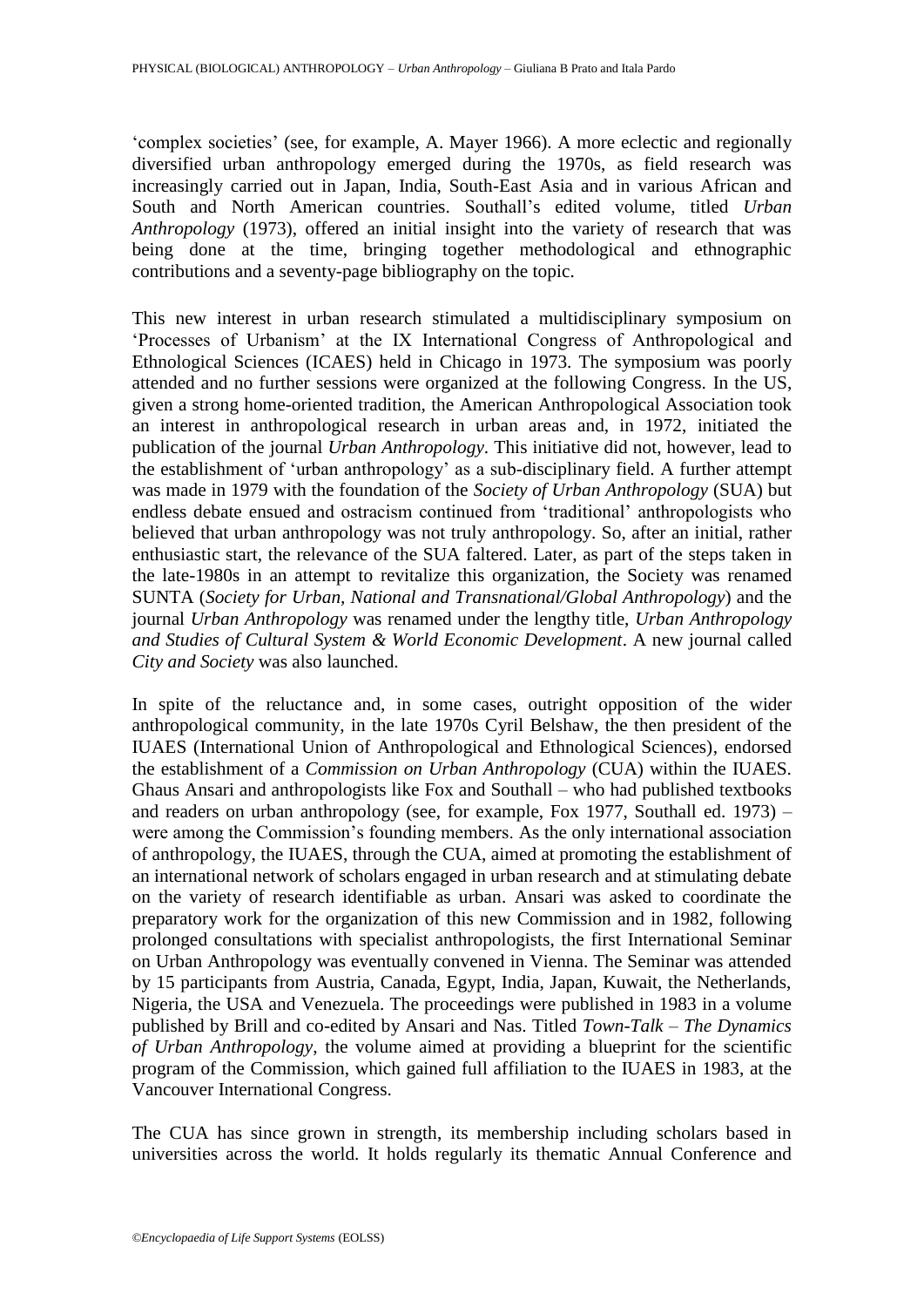promotes seminars and round-tables, bringing together strong fields of senior and younger anthropologists in discussing their work and debating key issues in this subfield. In recent years, the Commission has published its own web-site (http://urban.anthroweb.net/). Under the chair of Giuliana B. Prato, has established strong links with Ashgate Publishing through the Series *Urban Anthropology* and, in November 2011, has launched *Urbanities*, its open-access peer-reviewed on-line journal, which endeavors to provide the scientific community and the general public with up-to-date research findings, debates and news in urban anthropology. A key objective of this semestral journal is to bring out the relevance of this disciplinary subfield in understanding social, cultural, political and economic changes worldwide.

-

-

-

## TO ACCESS ALL THE **32 PAGES** OF THIS CHAPTER, [Visit:](https://www.eolss.net/ebooklib/sc_cart.aspx?File=E6-20-14) <http://www.eolss.net/Eolss-sampleAllChapter.aspx>

### **Bibliography**

Ardner, E. (1987). "Remote areas": Some theoretical considerations, pp.38-54 in A. Jackson (ed.), *Anthropology at home*. London: Tavistock. [An enlightening critique of the view that only 'distance' anthropology is 'true' anthropology].

Cohen, A.P. (1986). The social anthropology of Britain and the question of otherness. *Anthropology Today*, 2(1), p. 15. [A seminal critique of mainstream anthropology's view of research in one's own society as 'poor man's anthropology].

Falzon, M.A. (ed.) (2009). *Multi-sited Ethnography: Theory, Praxis and Locality in Contemporary Research*. Farnham: Ashgate. [On the importance of in-depth case studies and of multisited field research to grasp the connections between different places].

Firth, R. (1956). *Two Studies of Kinship in London*. London: Athlone. [An early intensive study of modern urban society].

Fox, R. (1977). *Urban Anthropology: Cities in Their Cultural Settings*. Englewood Cliffs, New Jersey: Prentice-Hall. [An enlightening critique of early anthropological works focusing on small-scale units (minorities or small communities within the cities) and of the attendant biased interest in the 'exotic others'].

Gluckman, M. (1961). Anthropological problems arising from the African industrial revolution, pp. 34-68 in A. Southall (ed.). [A key critique, arguing that African tribesmen in African cities are as urban as any other urban dweller in the world].

Hannerz, U. (1980). *Exploring the City: Inquiries Toward an Urban Anthropology*. New York:Columbia University Press. [A classic, must-read critical assessment of the field. Particularly notable for its articulated critique of problem-centered studies].

Holston, J. (ed.) (1999). *Cities and Citizenship*. Durham and London: Duke University Press. [An informative volume on the urban renegotiations of identity and belonging, and of the democratic process and human and civil rights].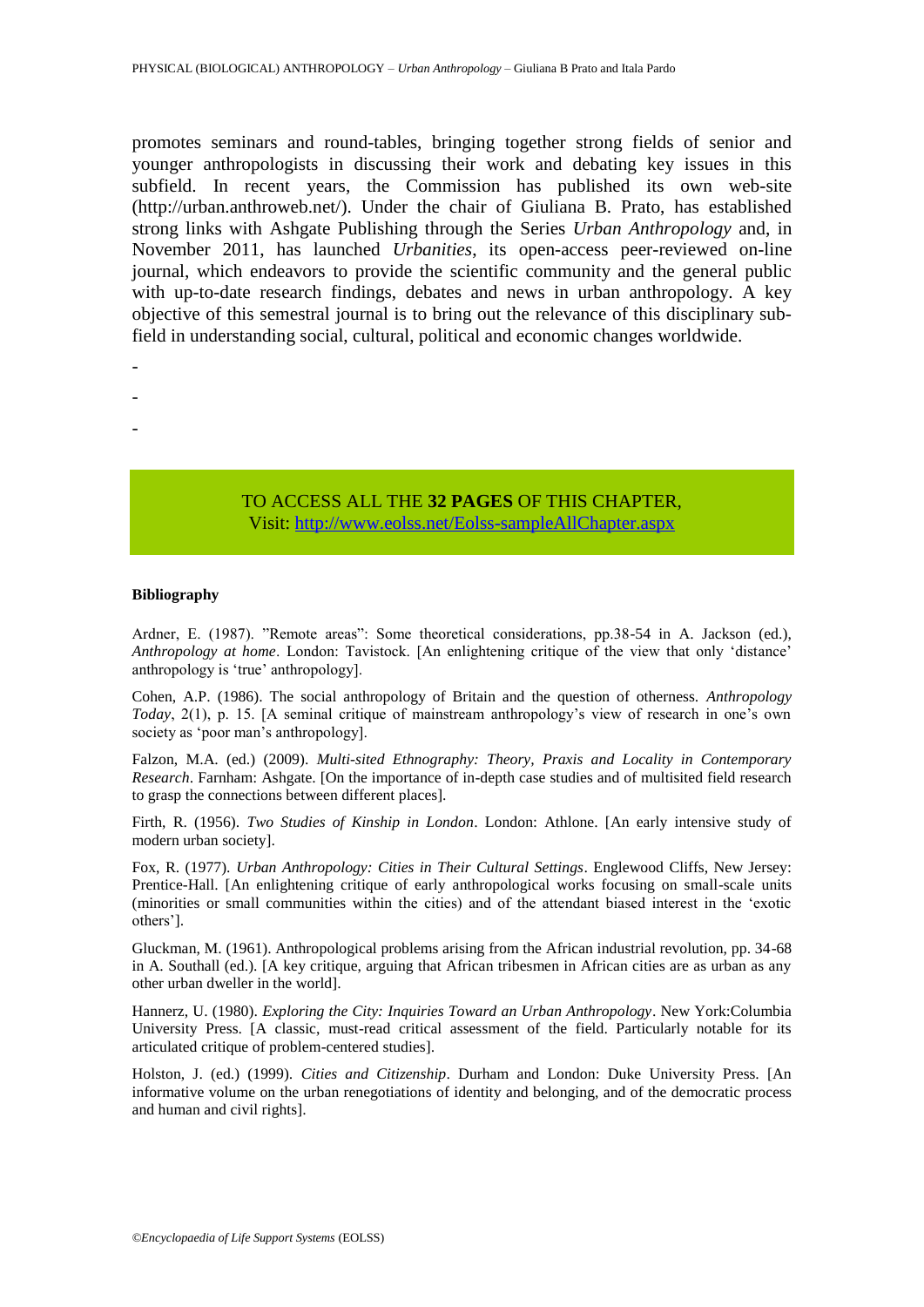Krase, J. (2012). *Seeing Cities Change: Local Culture and Class*. Farnham: Ashgate. [A modern comparative study of urban change, discussing the manner in which these changes relate to issues of local and national identities and multiculturalism on both sides of the Atlantic].

Leeds, A. (1972). Urban anthropology and Urban Studies. *Urban Anthropology Newsletter*, 1(1) 4-5. [Argues the view that cities cannot be studied as isolated units; an approach graphically illustrated by his statement that 'no town is an island of itself'].

Mitchell, J.C. (ed.) (1969). *Social Networks in Urban Situation: Analysis of Personal Relationships in Central African Towns*. Manchester: Manchester University Press [Spells out the importance of network analysis in the study of urban relations].

Pardo, I. (1996). *Managing Existence in Naples: Morality, Action and Structure*. Cambridge: Cambridge University Press. [First holistic monograph on a western urban setting by a British trained social anthropologist, demonstrating the analytical and theoretical relevance of classic anthropological fieldwork].

Pardo, I. and Prato, G. B. (eds) (2012). *Anthropology in the City: Methodology and Theory.* Farnham: Ashgate. Forthcoming, August [Demonstrates the continuing vitality of anthropological methods in an urbanized world, and exemplifies the sheer range of novel analytical and theoretical insights that anthropological research in cities can offer].

Parry, J. (2012). Comparative Reflections on Fieldwork in Urban India: A Personal Account, chap.2 in I. Pardo and G.B. Prato (eds). [Discusses different approaches to urban research in India and offers a lucid methodological account of the issues raised by research in this sub-field].

Pocock, D. (1960). Sociologies—Urban and Rural. *Contributions to Indian Sociology*, 4, 63–81. [Needs to be read in order to understand the critical debate on Indian cities as 'essentially Indian'].

Prato, G.B. (2000). The Cherries of the Mayor: Degrees of Morality and Responsibility in Local Italian Administration, chap. 3 in I. Pardo (ed.).[An early study by a British trained social anthropologist in a western urban setting on the interactions between economic, political and cultural aspects, which contextualizes local dynamics and change in national and global historical processes].

Redfield, R. and Singer, M. (1954). The cultural role of cities. *Economic Development and Cultural Change*, 3 (1), 53-73. [This makes an essential read on the cultural role of cities and on orthogenetic and heterogenetic cities].

Sanjek, R. (1990). Urban Anthropology in the 1980s: A World View. *Annual Review of Anthropology*, 19, 151-85. [A useful review of urban ethnographies spanning over the five continents].

Sassen, S. (1991). *The Global City: New York, London, Tokyo*. Princeton: University Press. [A sociological text much used by anthropologists in theorizing cities' economic, financial, political role].

Wirth, L. (1938). Urbanism as a way of Life. *American Journal of Sociology*, 44, 1-24. [A classic. Casts the city as a specific 'social institution' with distinctive attributes].

Whyte, W. F. (1955 [1943]). *Street Corner Society: The Social Structure of an Italian Slum*. Chicago: University of Chicago Press. [A much read and referred to classic. A sociological study based on classic anthropological methods. A basic text for urban anthropologists].

### **References**

Abu-Lughod, J. (1962). Migrant Adjustments to City Life: The Egyptian Case. *American Journal of Sociology*, 47, 22-32.

Albera, D. (1988). Open systems and closed minds: the limitations of naïvety in social anthropology: A native's view. *Man* 23, 435-52.

Ansari, A. and Nas, P.J.M. (eds.) (1983). *Town Talk: The Dynamics of Urban Anthropology*. Leiden: Brill.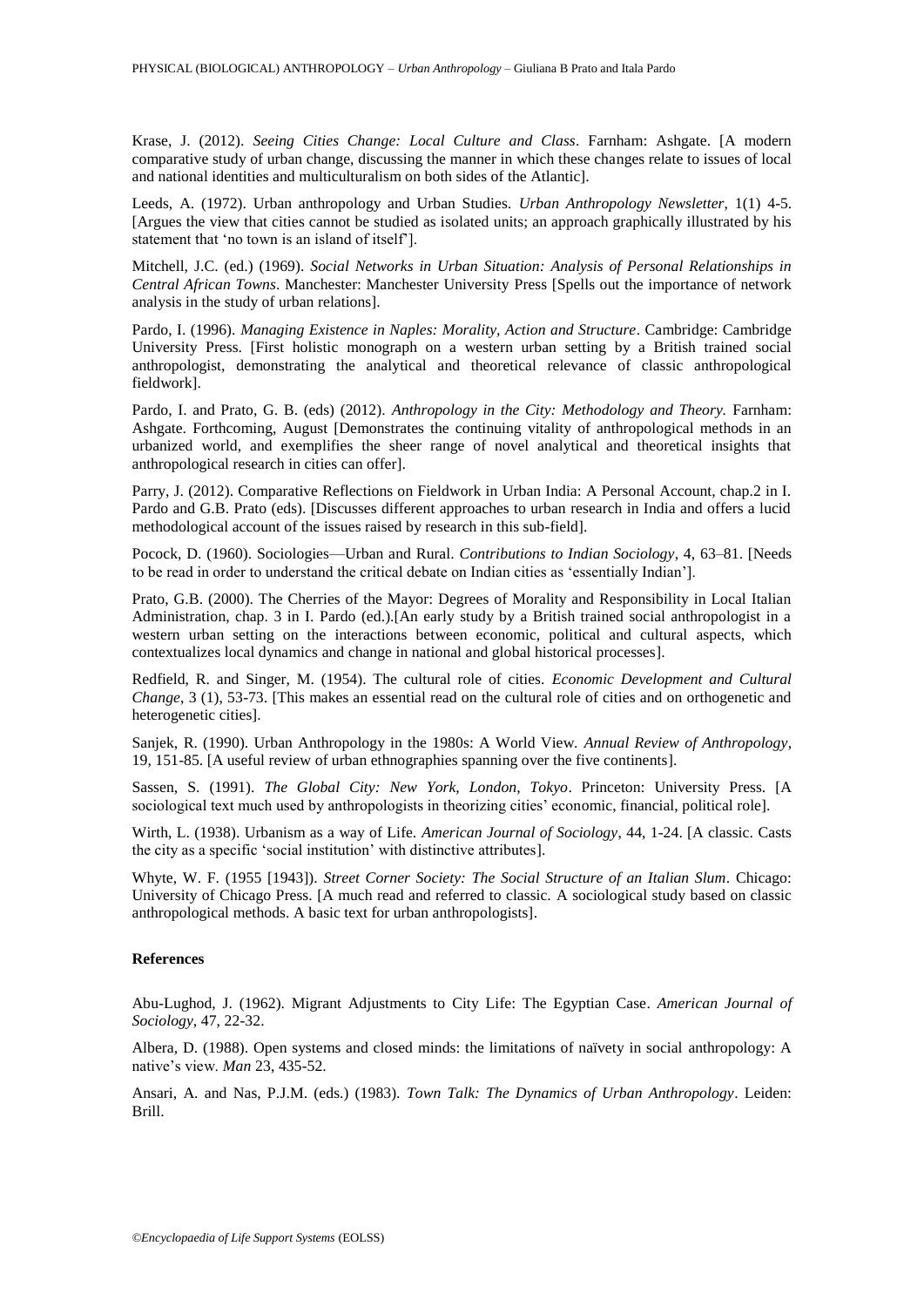Aoyagi, K., Nas, P.J.M. and Traphagan, J.W. (eds.) (1995). *Toward Sustainable Cities: Readings in the Anthropology of Urban Environments*. Leiden Development Studies, No. 15. Leiden:Department CA/SNWS.

Appadurai, A. (1981). *Worship and conflict under colonial rule: A South Indian case*. Cambridge: Cambridge University Press.

Appadurai, A. and J. Holston (1999). Introduction: Cities and citizenship, pp. 1-18 in J. Holston (ed.), *Cities and Citizenship*, Durham and London: Duke University Press.

Arensberg, C. M. (1968). *The Irish Countryman: An Anthropological Study.*New York: The Natural Library Press.

Arensberg, C.M. and S.T. Kimball (1940). *Family and Community in Ireland*. Cambridge, Mass.: Harvard University Press.

Armstrong, G. (1998). *Football Hooligans: Knowing the Score*. Oxford: Berg

Aronoff, M. (ed.) (1986). *The Frailty of Authority*. New Brunswick: Transaction Books.

Banck, G.A. and Doimo, A.M. (1989). Between utopia and strategy: a case study of a Brazilian urban social movement, pp. 125–50 in F. Schuurman and R.V. Naerssen (eds), *Urban Social Movements in the Third World*. London: Routledge.

Banton, M. (ed.) (1966). *The Social Anthropology of Complex Societies*. London: Tavistock.

Bardhoshi, N. (2010). The 'Citizen' and the 'Transformation' Period in Albania: The Case of Tirana's Periphery, chap. 7 in I. Pardo and G. B. Prato (eds).

Bestor, T.C. (1989). *Neighborhood Tokyo.* Stanford, CA: Stanford University Press.

Bourgois, Ph. (2003 [1995]). *In Search of Respect: Selling Crack in El Barrio*. Cambridge: Cambridge University Press.

Bourgois, Ph. (2002). Understanding Inner-City Poverty: Resistance and Self-Destruction under U.S. Apartheid, chap. 1 in J. MacClancy (ed.).

Bray, D. (2005). *Social Space and Governance in Urban China: The Danwei System from Origins to Urban Reform*. Stanford: Stanford University Press.

Burghart, R. (ed.) (1987). *Hinduism in Britain: The Perpetuation of Religion in an Alien Milieu*. London: Tavistock.

Caldeira, T. P. R. (2000). *[City of walls: crime, segregation, and citizenship in São Paulo](https://catalyst.library.jhu.edu/catalog/bib_2184550)*. Berkeley: University of California Press.

Caplan, P. (1985). *Class and gender in India: Women and their organizations in a South Indian city*. London: Tavistock.

Castells, M. (1983). *The City and the Grassroots.* Berkeley: University of California Press.

Chaney, E. and Castro, M. (eds.) (1989) *Muchachas No More: Household Workers in Latin America and the Caribbean*. Philadelphia: Temple University Press.

Cock, J. (1980). *Maids and Madams: A Study in the Politics of Exploitation*. Johannesburg: Raven Press.

Cohen, A. (1980). Drama and politics in the development of a London carnival. *Man*, 15, 65-87.

Cohen, A. (1981). *The Politics of Elite Cultures: Explorations in the Dramaturgy of Power in a Modern African society*. Berkeley: University of California Press.

Cole, J.W. (1977). Anthropology Comes Part-Way Home: Community Studies in Europe. *Annual Review of Anthropology*, 6, 349-78.

Colombijn, F. (2006). Planning and social tension in Indonesian cities, chap. 6 in G.B. Prato (ed.).

Colombijn, F. and Lindblad, Th. (eds.) (2002). *Roots of Violence in Indonesia: Contemporary Violence in Historical Perspective*. Leiden: KITLV Press.

Dalby, L. (1983). *Geisha*. New York: Vintage.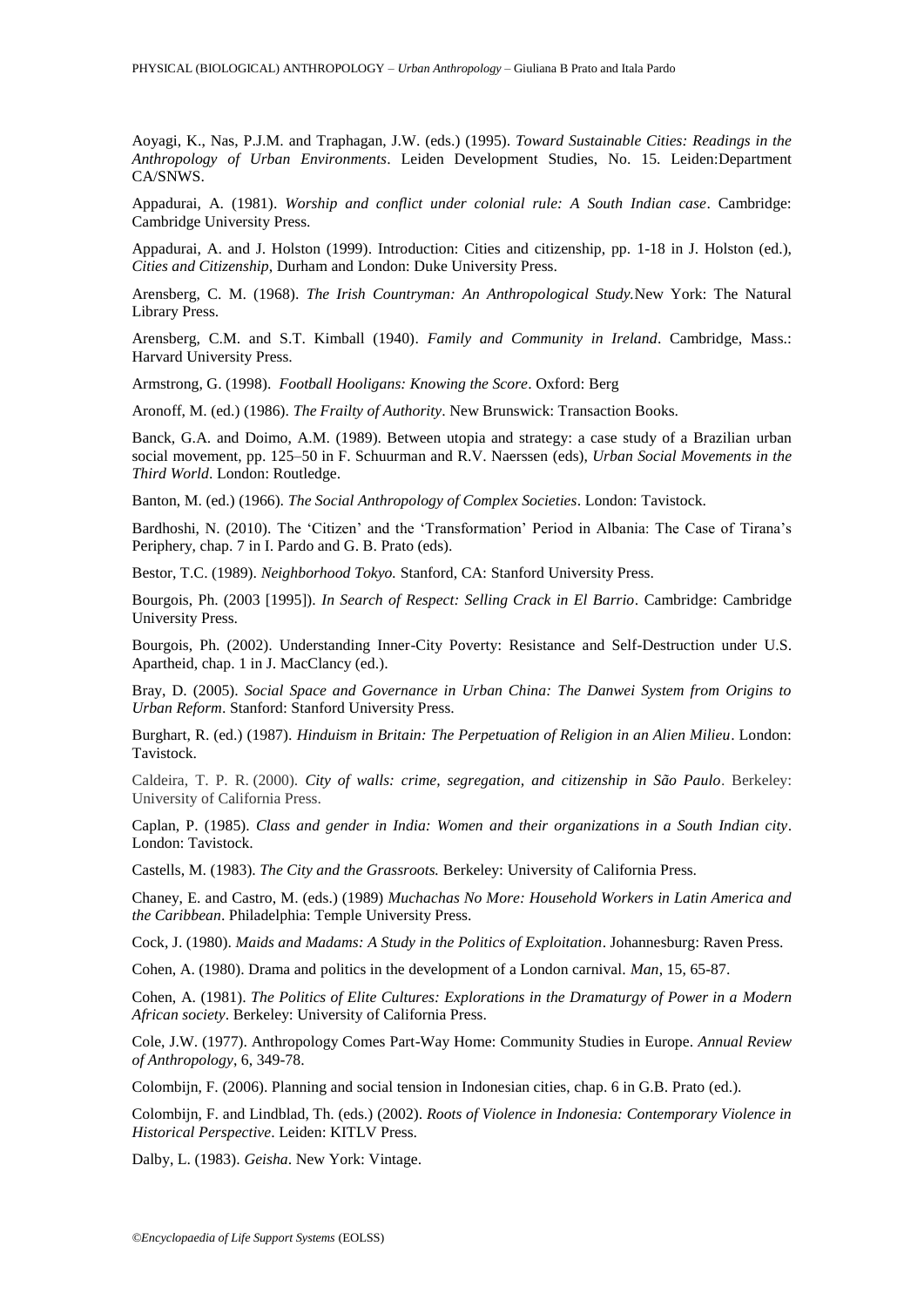Davis, W. (1980). *Dojo: Magic and Exorcism in Modern Japan*. Stanford: Stanford University Press.

Donner, H. (2008). *Domestic Goddesses: Maternity, Globalization and Middle-class Identity in Contemporary India*. Farnham: Ashgate.

Dumont, L. (1951). *La Tarasque: Essai de description d'un fait local d'un point de vue ethnographic*. Paris: Gallimard.

Durkheim, E. (1951 [1897]). *Suicide: A Study in Sociology*. New York: The Free Press.

Eames, E. and Goode, J. (1996). An Anthropological Critique of the Culture of Poverty, in G. Gmelch and W. P. Zenner (eds), *Readings in Urban Anthropology*. Illinois: Waveland Press.

El-Kholy, Heba Aziz (2002). *Defiance and Compliance: Negotiating Gender in Low-Income Cairo*. New York: Berghahn Books.

Engebretsen, E.L. (2012). On Urban Anthropology in Contemporary China, chap. 11 in I. Prado and G.B. Prato (eds).

Epstein, A. L. (1958). *Politics in an Urban African Community*. Manchester: Manchester University Press for Rhodes-Livingstone Institute.

Erdentug A. and F. Colombijn (eds.) (2002). *Urban Ethnic Encounters: The Spatial Consequences*. London and New York: Routledge.

Falzon, M.A. (2009). Multi-sited Ethnography: Theory, Praxis and Locality in Contemporary Research, chap. Introduction in M.A. Falzon (ed.).

Feldman-Bianco, B. (2001). Brazilians in Portugal, Portuguese in Brazil: Construction of Sameness and Difference. *Identities*, 8 (4), 607-650.

Finnegan, R. (1989). *The hidden musicians: Music making in an English town*. Cambridge: Cambridge University Press.

Firth, R. (1939). *Primitive Polynesian Economy*. London: Routledge.

Firth, R., Hubert, J. and Forge, A. (1969). *Families and Their Relatives: Kinship in a Middle Class Sector of London*. London: Routledge & Kegan Paul.

Fischer, M. (1980) *Iran: From Religious Dispute to Revolution*. Cambridge: Harvard University Press.

Foner, N. (1987). *New Immigrants in New York.* New York: Columbia University Press.

Fuller, C. (1984). *Servants of the Goddess: The Priests of a South Indian Temple*. Cambridge: Cambridge University Press.

Gans, H.J. (1967). *The Levittowners; Ways of Life and Politics in a New Suburban Community*. New York: Pantheon Books.

Gates, H. (1987). *Chinese Working-Class Lives: Getting by in Taiwan*. Ithaca: Cornell University Press.

Gill, T. (2000). Unconventional Moralities: Tolerance and Containment in Urban Japan, chap.10 in I. Pardo (ed.).

Gill, T. (2001). *Men of Uncertainty: The Social Organization of Day Laborers in Contemporary Japan*. Albany: SUNY Press.

Giordano, C. (2012). Celebrating Urban Diversity in a Rainbow Nation: Political Management of Ethno-Cultural Differences in a Malaysian City, chap. 5, in I. Pardo and G.B. Prato, eds.

Gledhill, J. E. and Schell, P. A. (eds.) (2012). *New Approaches to Resistance in Brazil and Mexico.* Durham and London: Duke University Press.

Glick Schiller, N. and Çaglar, A. (eds) (2011). *Locating Migration: Rescaling Cities and Migrants*. London, Ithaca, N.Y.: Cornell University Press.

Grillo, R. (1985). *Ideologies and Institutions in Urban France: The Representation of Immigrants*. Cambridge: Cambridge University Press.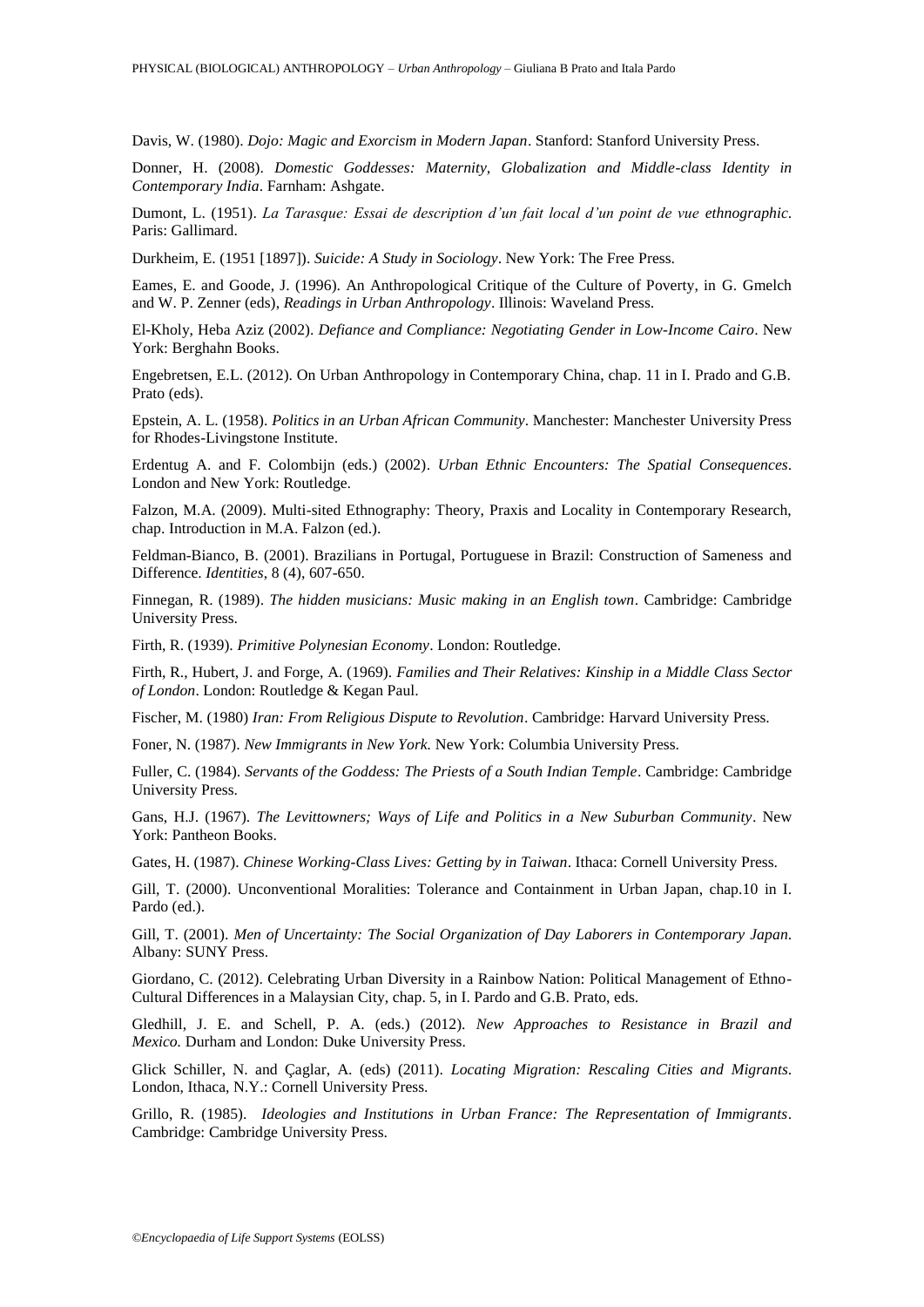Gugler, J. (ed.) (2004). *World cities beyond the West: Globalization, development and inequality*. Cambridge and New York: Cambridge University Press.

Gutkind, P.W.C. (1983). New directions in Urban Anthropology, pp. 35-39 in G. Ansari and P.J.M. Nas (eds.).

Hannerz, U. (1969). *Soulside: Inquiries into Ghetto Culture and Community*. New York: Columbia University Press.

Hannerz, U. (2009). The Long March of Anthropology, chap.: Afterword, in M.A. Falzon (ed.).

Harris, R. (1986). *Power and Powerlessness in Industry*. London: Tavistock.

Harris, R. (1988). Theory and evidence: The 'Irish Stem Family' and field data. *Man*, 23, 417-434.

Harrison, F.V. (1989). Drug trafficking in world capitalism: a perspective on Jamaican posses in the US. *Social Justice*, 16, 115–31.

Harrison, F.V. (1991). Women in Jamaica's Urban Informal Economy: Insights from a Kingston Slum, pp. 173–96 in C.T. Mohanty, A. Russo and L. Torres (eds), *Third World Women and the Politics of Feminism*. Bloomington: Indiana Univ. Press.

Herzfeld, M. (1987). *Anthropology Through the Looking Glass: Critical Ethnography at the Margins of Europe*. Cambridge and New York: Cambridge University Press.

Hickey, S. and Mitlin, D. (eds) (2009). *Rights-Based Approaches to Development.* Sterling, VA: Kumarian Press.

Holmstron, M. (1985). *Industry and Inequality: The Social Anthropology of Indian Labour*. Cambridge: Cambridge University Press.

Holston, J. (1989). *The Modernist City: An Anthropological Critique of Brasília.* Chicago: Chicago University Press.

Holston, J. (2008). *[Insurgent Citizenship: Disjunctions of Democracy and Modernity in Brazil](https://catalyst.library.jhu.edu/catalog/bib_2703848)*. Princeton: Princeton University Press

Jezernik, B. (ed.) (1999) *Urban symbolism and rituals*. Ljubljana: University of Ljubljana Press.

Jones, D.J. and Turner, J. T. (1989). Housing and the material basis of social reproduction: political conflict and the quality of life in New York city, pp. 13–42 in S.M. Low and E. Chambers (eds), *Housing, Culture, and Design: A Comparative Perspective.* Philadelphia: University Press.

Kaplan, T. (1992). *Red City, Blue Period: Social Movements in Picasso's Barcelona.* Berkeley: University of California Press.

Kertzer, D. (1980). *Comrades and Christians: Religion and Political Struggle in Communist Italy*. Cambridge: Cambridge University Press.

Krase, J. (2009). A Visual Approach to Multiculturalism, chap. 2 in G.B. Pratod (ed).

Leach, E. (1961). *Rethinking Anthropology*. London: Athlone Press.

Leeds, A. (1968) 'The anthropology of cities: Some methodological issues.' In E. Eddy (ed.),

*Urban anthropology: Research perspectives and strategies*, pp. 31-47. Athens, Georgia: University of Georgia Press.

Leeds, A. (1973). Locality power in relation to supralocal power institutions, pp. 15-42 in A. Southall (ed.).

Leeds, A. (1980). Towns and villages in society: hierarchies of order and cause, pp. 13-33 in T. Collins (ed.), *Cities in a larger context*. Athens, Georgia: University of Georgia Press.

Lewandowski, S. (1980). *Migration and Ethnicity in Urban India: Kerala Migrants in the City of Madras, 1870-1970*. New Delhi: Manohar.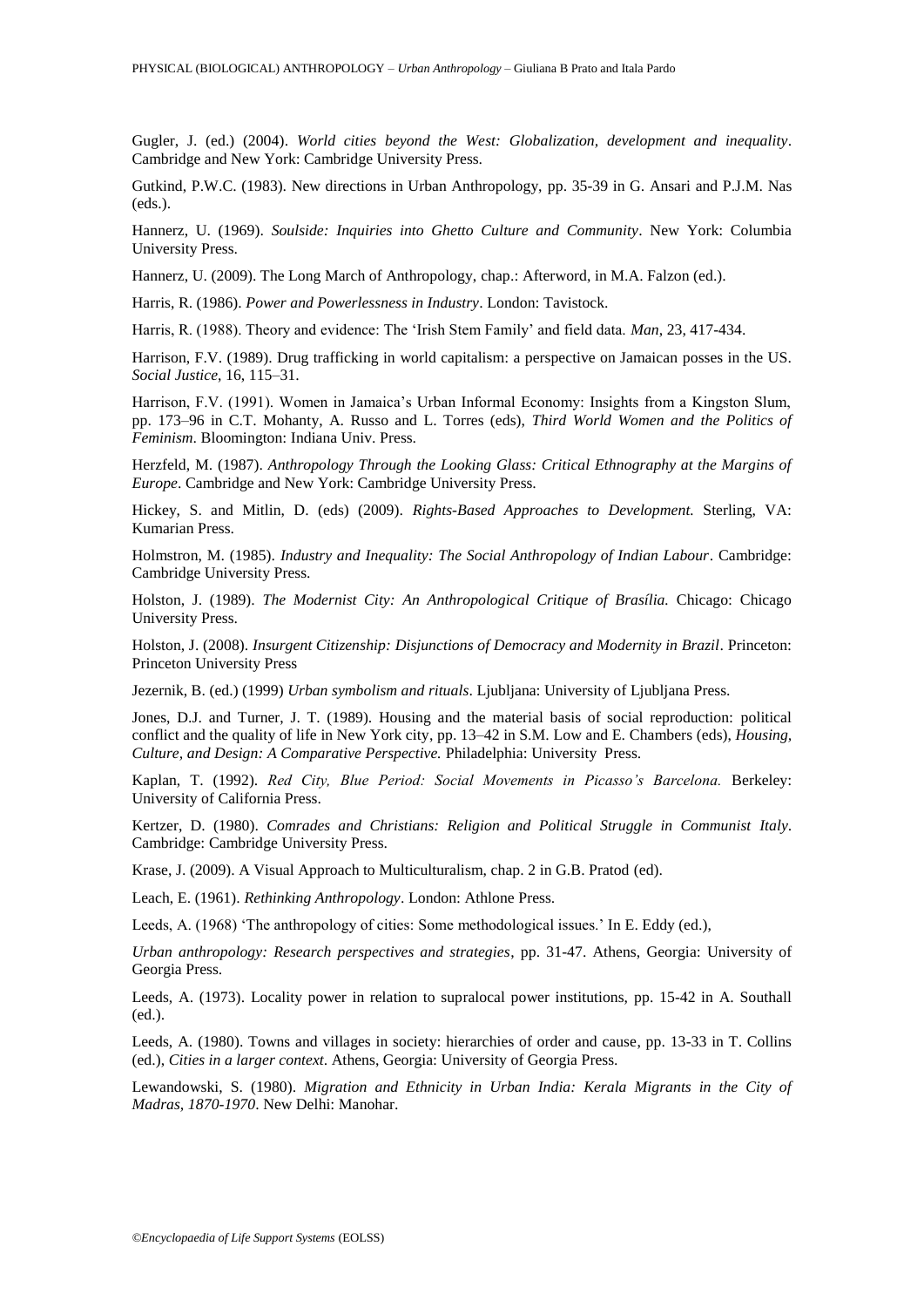Lewis, O. (1959). *Five Families: Mexican Case Studies in the Culture of Poverty*. New York: Basic Books.

Lewis, O. (1966). La Vida: A Puerto Rican Family in the Culture of Poverty -San Juan and New York. New York: Random House.

Lindsay, I. (2011). Olympicisation: Growing for Gold. *Urbanities* [Online] (1) 1, 21-31. Available at: http://www.anthrojournal-urbanities.com

Lobo, S. (1983). *A House of my Own: Social Organization in the Squatter Settlements of Lima, Peru.*  Tucson: University of Arizona Press.

Logan, K. (1984). *Haciendo Pueblo: The Development of a Guadalajaran Suburb.* University: University Ala Press.

Low, S.M. (ed.) (1999). *Theorizing the City: The New Urban Anthropology Reader*. New Brunswick, N.J.: Rutgers University Press.

MacClancy, J. (ed.) (2002). *Exotic No More*. Chicago: The University of Chicago Press.

MacGaffey, J. (1987). *Entrepreneurs and Parasites: The Struggle for Indigenous Capitalism in Zaire.*  Cambridge: Cambridge University Press.

MacGaffey, W. (1983). *Modern Congo Prophets: Religion in a Plural Society*. Bloomington: Indiana University Press.

Makhulu, A-M. (2002). New Housing, New Dreams? Southern Delft Housing Scheme, Cape Town, South Africa. *Public Culture*, 14 (3), 623-43.

Marcus, G. (1980). Law in the Development of Dynastic Families among American Business Elites: The Domestication of Capital and the Capitalization of Family. *Law and Society Review*, 14, 859-903.

Marcus, G.E. (1995). Ethnography in/of the World System: The Emergence of Multi-Sited Ethnography. *Annual Review of Anthropology*, 24, 95-117.

Marcus, G.E. and Fischer, M.M.J. (1986). *Anthropology as cultural critique*. Chicago: The University of Chicago Press.

Mars, G. (1982). *Cheats at work: An anthropology of workplace crime*. London: Allen & Unwin.

Mayer, A. (1966). The Significance of quasi-groups in the study of complex societies, pp. 97-122 in M. Banton (ed.).

McDonogh, G. (1986). *Good Families of Barcelona: A Social History of Power in the Industrial Era*. Princeton: Princeton University Press.

Mitchell, J.C. (1957). *The Kalela Dance: Aspects of Social Relationships Among Urban Africans in Northern Rhodesia*. Rhodes-Livingstone Paper No. 27. Manchester: Manchester University Press.

Mitchell, J.C. (1966). Theoretical Orientations in African Urban Studies, pp. 37-68 in M. Banton (ed.).

Mollica, M. (2010). Erosion of Legitimacy: A Lebanese Case of Collapsed Governance, chap. 11 in I. Pardo and G. B. Prato (eds).

Mollica, M. (2012). Political Manipulation: Death, Dying and Urban Graveyards in Northern Ireland, chap. 8 in I.Pardo and G. B. Prato (eds) forthcoming.

Monge, F. (2010). Baltimore, or Boston, in Barcelona: Engaging Mediterranean Port Cities and the New Urban Waterfront, chap. 6 in I. Pardo and G. B. Prato (eds).

Mullings, L. (1987). *Cities of the United States: Studies in Urban Anthropology*. New York: Columbia University Press.

Mullings, L. (1997). *On Our Own Terms: Race, Class, and Gender in the Lives of African American Women*. New York: Routledge.

Murphy, M. (1983). Emotional confrontations between Sevillano fathers and sons: cultural foundations and social consequences. *American Ethnologists*, 10, 650-64.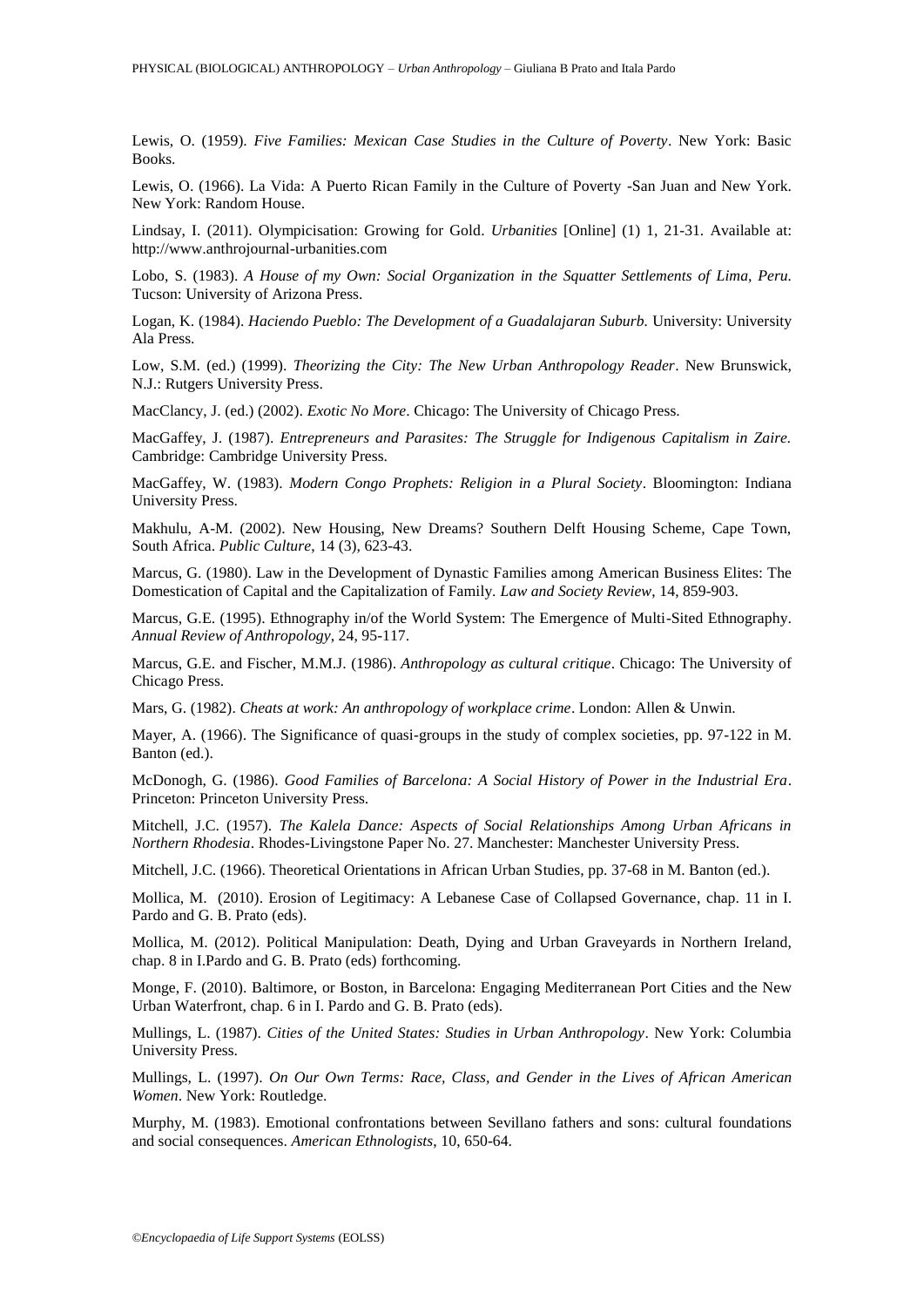Nagata, J. (1982). Islamic Revival and the Problem of Legitimacy among Rural Religious Elites in Malaysia. *Man*, 17, 42-57.

Nagata, J. (1984). *The Reflowering of Malaysian Islam: Modern Religious Radicals and Their Roots*. Vancouver: University of British Columbia Press.

Nagle, J. (2009). *Muticulturalism's Double Bind: Creating Inclusivity, Cosmopolitanism and Difference*. Farnham: Ashgate.

Nakamura, M. (1983). *The Crescent Arises Over the Banyan Tree: A Study of the Muhammadiyah Movement in a Central Javanese Town*. Yogyakarta: Gadjah Mada University Press.

Nas, P.J.M. (ed.) (1986). *The Indonesian City*. Dordrecht, Cinnaminson: Foris.

Nas, P.J.M. and Samuels, A. (eds.) (2006). *Hypercity: The symbolic study of urbanism*. London/Bahrain/New York: Kegan Paul

Obbo, C. (1980). *African Women: Their Struggle for Economic Independence*. London: Zed.

Ong, A. (1987). *Spirits of Resistance and Capitalist Discipline: Factory Women in Malaysia*. Albany: State University N.Y. Press.

Ong, A. and Nonini, D.M. (1997). *Ungrounded Empires: The Cultural Politics of Modern Chinese Transnationalism*. New York; London: Routledge.

Orun, A. M. and Xiangming, Chen (2003). *The World of Cities: Places in Comparative and Historical Perspective*. Oxford: Blackwell.

Pardo, I. (1989). Life, Death and Ambiguity in the Social Dynamics of Inner Naples. *Man*, 24, 103-123.

Pardo, I. (2000). When Power Lacks Legitimacy: Relations of Politics and Law in Society in Italy, chap. 4 in I. Pardo (ed.).

Pardo, I. (2001). *Elite senza Fiducia*. Catanzaro: Rubbettino.

Pardo, I. (2004). Where it Hurts: An Italian Case of Graded and Stratified Corruption, chap. 3 in I. Pardo (ed.).

Pardo, I. (2009). Dynamics of Exclusion and Integration: A Sobering View from Naples, chap. 6 in G. B. Prato (ed.).

Pardo, I. (2010). Italian Rubbish: Elemental Issues of Citizenship and Governance, chap. 2 in I. Pardo and G.B. Prato (eds).

Pardo, I. (2012). Exercising Power without Authority: Powerful Elite Implode in Urban Italy. Chap. 3, in I. Pardo and G.B. Prato (eds).

Pardo, I. (ed.) (2000). *Morals of Legitimacy: Between Agency and the System*. Oxford: Berghahn Books.

Pardo, I. (ed.) (2004). *Between Morality and the Law: Corruption, Anthropology and Comparative Society*. Farnham: Ashgate.

Pardo, I and Prato, G.B. (2010). Introduction: Citizenship and Governance in the Mediterranean Region, chap. 1 in I. Pardo and G.B. Prato (eds).

Pardo, I. and Prato G.B. (eds) (2010). *Citizenship and the Legitimacy of Governance: Anthropology in the Mediterranean Region*. Farnham: Ashgate.

Park, R. E., Burgess, E. W. and McKenzie, R. D. (eds) (1925). *The City*. Chicago: University of Chicago Press.

Parry, J. (1994). *Death in Banaras*. Cambridge: Cambridge University Press.

Parry, J. (2008).The Sacrifices of Modernity in a Soviet-built Steel Town in Central India, chap. 13 in F. Pine and J. Pina-Cabral (eds), *Religion on the Margins*. Oxford: Berghahn Books.

Parry, J. P., Breman, J. and Kapadia, K. (eds) (1999). *The worlds of Indian industrial labour, special issue of Contributions to Indian Sociology*, n.s. 33 (1 and 2).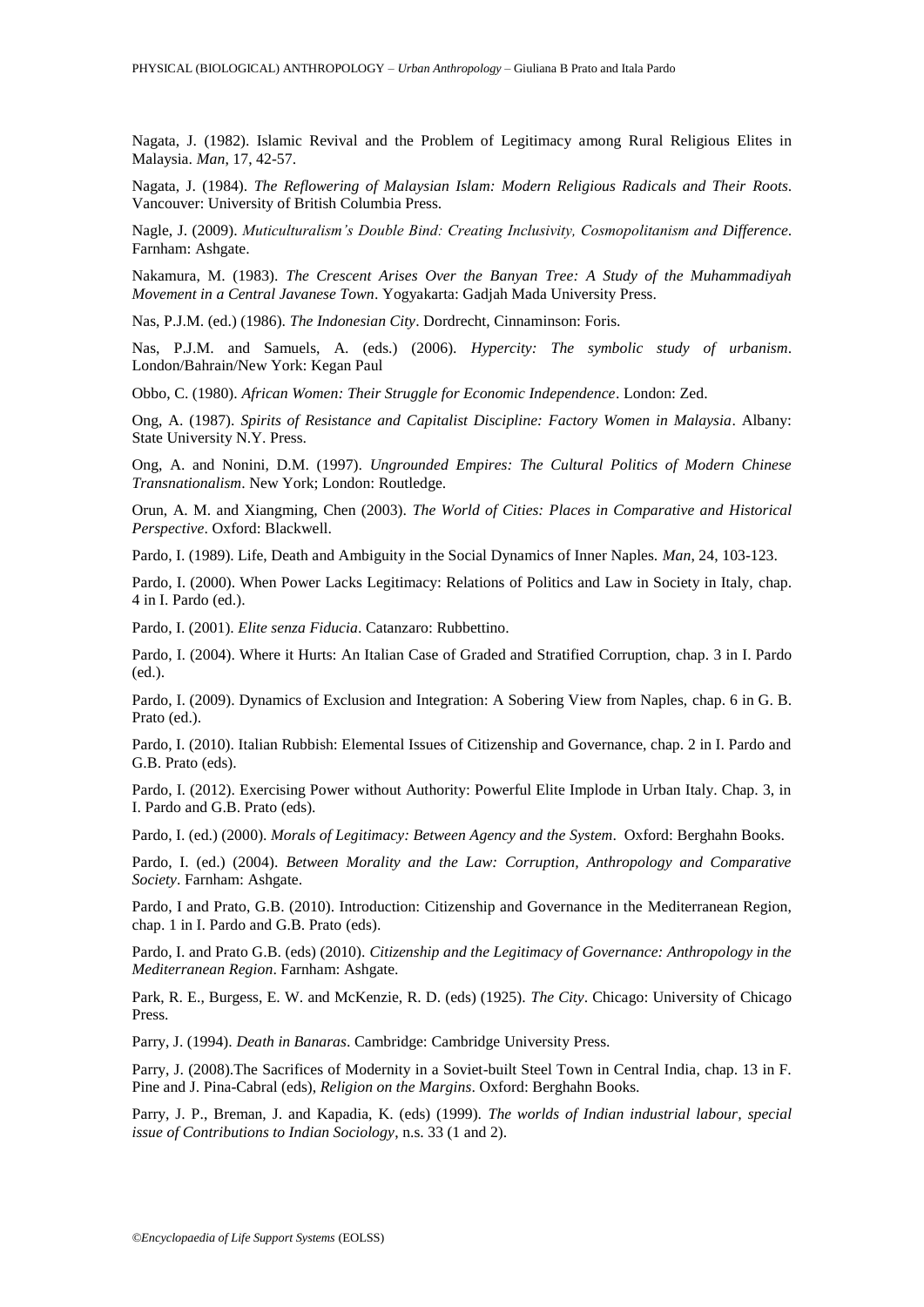Perlman, J. (2011). *Favela: Four Decades of Living on the Edge in Rio de Janeiro*. Oxford and New York: Oxford University Press.

Phongpaichit, P. (1982). *From Peasant Girls to Bangkok Masseuses*. Geneva: International Labour Office.

Prato, G.B. (1993). Political Decision-Making: Environmentalism, Ethics and Popular Participation in Italy, chap. 12 in K. Milton (ed.), *Environmentalism: The View from Anthropology*, London/New York: Routledge.

Prato, G.B. (2004). 'The Devil is not as Wicked as People Believe, neither is the Albanian': Corruption between Moral Discourses and National Identity, chap. 4 in I. Pardo (ed.).

Prato, G.B. (2006). Citizenship as Geo-Political Project. Chap.: Introduction in G.B. Prato (ed).

Prato, G.B. (2009). Minorities in Italy: The Cases of Arbëresh and Albanian Migrations, chap. 5 in G.B. Prato (eds.).

Prato, G.B. (2012). Anthropological Research in Urban Italy and Albania: Methodological Reflections, chap. 4 in I. Pardo and G.B. Prato (eds).

Prato, G.B. (ed.) (2006). *Political Ideology, Identity, Citizenship: Anthropological Approaches*. Florence: Firenze University Press.

Prato, G.B. (ed.) (2009). *Beyond Multiculturalism: Views from Anthropology*. Farnham: Ashgate.

Redfield, R. (1947). The Folk Society. *American Journal of Sociology*, 52, 293-308.

Robinson, K. (1986). *Stepchildren of Progress: The Political Economy of Development in an Indonesian Mining Town*. Albany: State University New York Press.

Rosenzweig, R. and Blackmar, E. (1992). *The Park and the People: A History of Central Park.* Ithaca, NY: Cornell University Press.

Rotenberg, R. and G. McDonogh (eds) (1993). *The Cultural Meanings of Urban Space*. Westport:Bergin and Garvey.

Rubel, P. and Rossman, A. (2009). The Transnational Family among Urban Diaspora Populations, chap. 4 in G. B. Prato (ed.).

Safa, H.I. (1986). Urbanization, the informal economy, and state policy in Latin America.*Urban Anthropology*, 15, pp.135–63.

Sant Cassia, P. (2000). Statist Imperatives and Ethical Dilemmas in the Representation of Missing Persons in Cyprus, chap. 6 in I. Pardo (ed.).

Sant Cassia, P. (2005). *Bodies of Evidence: Burial, Memory and the Recovery of Missing Persons in Cyprus*. Oxford: Berghahn.

Schneider, J. (2002). World Markets: Anthropological perspectives, chap. 3 in J. MacClancy (ed.).

Segalen, M. (1985). *Quinze génerations de Bas-Bretons: Parenté et societé dans le Pays Bigouden Sud 1720-1980*. Paris: Presses Universitaires de France.

Seligman, L.J. (2004). *Peruvian Street Lives: Culture, Power and Economy among Market Women of Cuzco*. University of Illinois Press.

Seligmann, L.J. (2012). Contested Spaces: Street Vendors in the Andean Metropole of Cusco, Peru, chap. 7 in I. Prado and G.B. Pratod (eds).

Sharma, U. (1986). *Women's Work: Class and the Urban Household*. London: Tavistock.

Shokeid, M. and Dresden, S. (1982). *Distant Relations: Ethnicity and Politics among Arabs and North African Jews in Israel*. New York: Praeger.

Simmel, G. (1990). Individual Freedom, pp. 283-354 in G. Simmel, *The Philosophy of Money* (edited by D. Frisby). London: Routledge.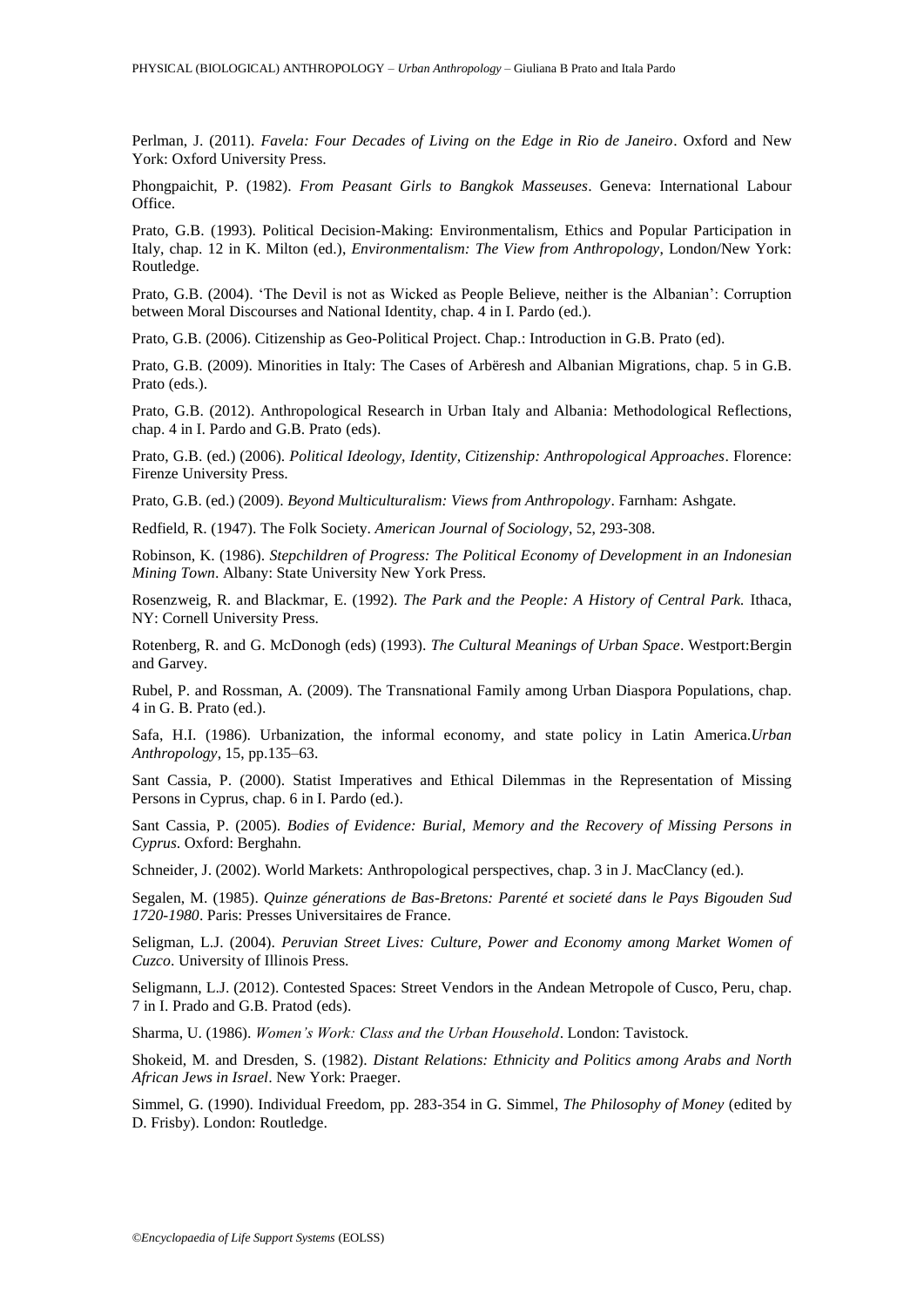Smart, J. (1989). *The Political Economy of Street Hawkers in Hong Kong*. Hong Kong: Central Asian Studies.

Southall, A. (ed.) (1961). *Social Change in Modern Africa.* London: Oxford University Press.

Southall, A. (ed.) (1973). *Urban Anthropology*. New York: Oxford University Press.

Southall, A. (1983). Toward a Universal Urban Anthropology, chap. 2 in G. Ansari and P.J.M. Nas (eds.).

Spyridakis, E. (2006). The Political Economy of Labour Relations in the Context of Greek Shipbuilding: An Ethnographic Account. *History and Anthropology*, 17(2), 153-170.

Spyridakis, M. (2010). Between Structure and Action: Contested Legitimacies and Labour Processes in Piraeus, chap. 9 in I. Pardo and G. B. Prato (eds).

Srinivas, M.N. (1966). *Social Change in Modern India*. New Delhi: Allied.

Srinivas, M.N. (1984). *Some Reflections in Dowry*. Delhi: Oxford University Press.

Susser, I. (1982). *Norman Street: Poverty and Politics in an Urban Neighborhood*. New York: Oxford University Press.

Thiessen, I. (2007). *Waiting for Macedonia: Identity in a Changing World*. Peterborough, ON: Broadview Press.

Thiessen, I. (2012). The City of Skopjie as a Research Site: Issues of Methodology and Representation. Chap. 9, in I. Prado and G.B. Prato (eds).

Tocqueville, A. de (1945). *Democracy in America*. New York: Alfred Knopf.

Tönnies, F. (2002 [1887]). *Community and Society*. Newton Abbot: David & Charles.

Torsello, D. (2012). *The New Environmentalism? Civil Society and Corruption in the Enlarged EU*. Farnham: Ashgate.

Trager, L. (1988). *The City Connection: Migration and Family Interdependence in thePhilippines.* Ann Arbor: University of Michigan Press.

Valentine, C.A. (1968). *Culture and Poverty: Critique and Counter-Proposal*s. Chicago: University of Chicago Press.

Wallman, S. (1984). *Eight London Households*. London: Tavistock.

Wallman, S. et al. (1982). *Living in South London*. London: Gower.

Ware, C. (1935). *Greenwich Village, 1920-1930*. New York: Harper and Row.

Warner, W. Lloyd (1963). *Yankee City*. New Haven: Yale University Press.

Wayne, C. and Kemper, R. eds (1978). *Metropolitan Latin America: The Challenge and the Response*. Beverly Hills, CA: Sage Publications.

Weatherford, J. (1985). *Tribes on the Hill*. South Hadley: Bergin & Garvey.

Weber, M. (1958). *The City* (edited by D. Martindale and G. Neuwirth). New York: Collier-Macmillan.

Weingrod, A. (2006). Bones In, Bones Out: Political Reburials and Israeli Nationalism, chap. 4 in G. B. Prato (ed.).

Weingrod, A. (2010). Urban Mixes and Urban Divisions in Contemporary Israeli Cities, chap. 3 in I. Pardo and G. B. Prato (eds).

Werbner, P. (1986). The Virgin and the Clown: Ritual Elaboration in Pakistani Migrants' Weddings. *Man*, 21, 227-50.

Wilson, G. and Wilson, M. (1945). *The Analysis of Social Change*. Cambridge: Cambridge University Press.

Wolf, M. (1985). *Revolution Postponed: Women in Contemporary China*. Stanford: Stanford University Press.